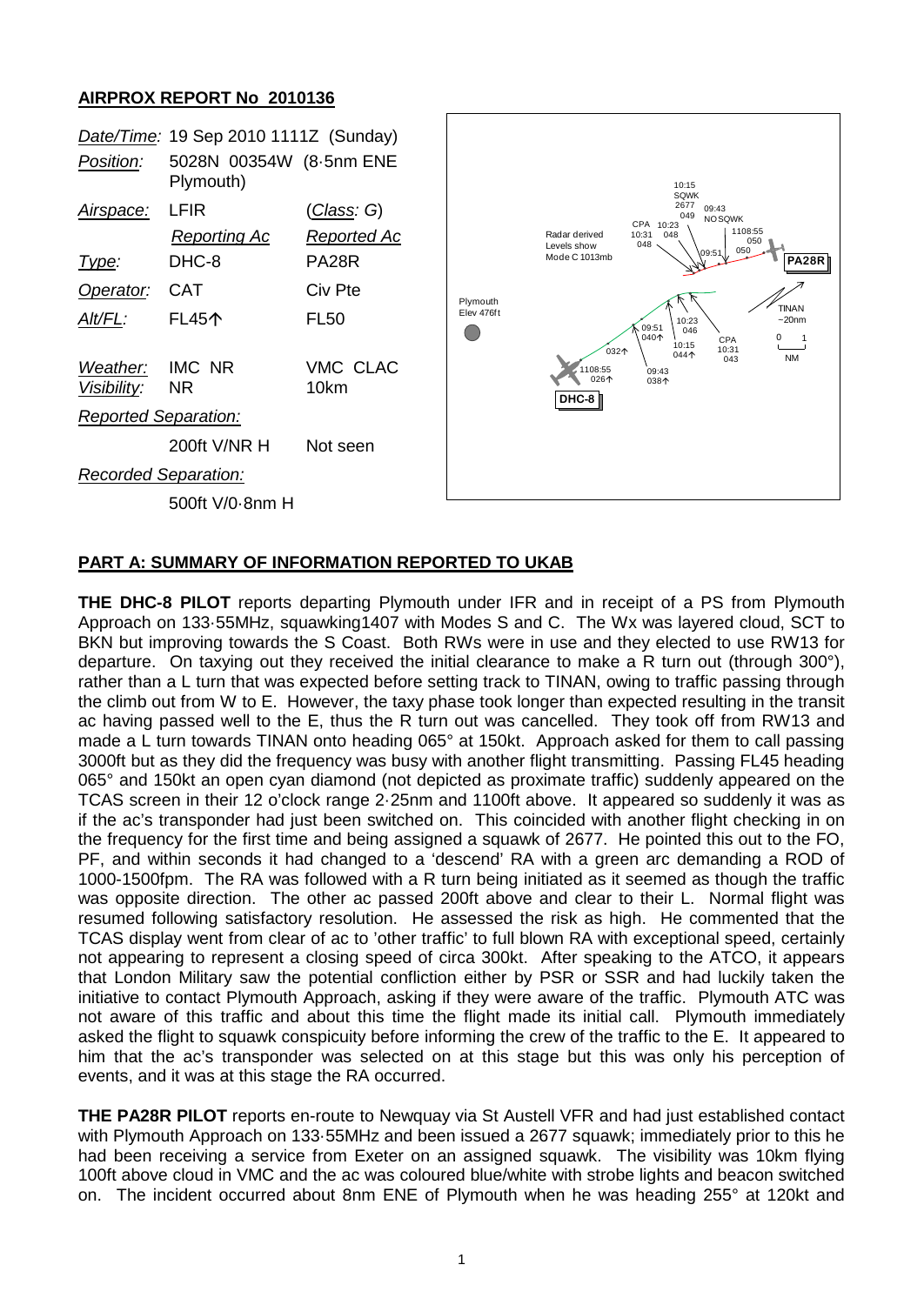FL50. He did not see the other traffic but was later told that it had been climbing through cloud from below on a reciprocal heading.

**THE PLYMOUTH APPROACH/AERODROME CONTROLLER** reports the DHC-8 had initially been issued with a CAS joining clearance from Swanwick Sector 6/9 and was also pre-noted to London Military who had agreed to provide a radar service outside CAS. The London Mil controller had been passed the airways joining clearance and had issued a radar clearance for the flight to route direct to TINAN climbing to FL120 together with a London Mil squawk. He had originally instructed the flight to make a R turn out after departure to ensure separation from a VFR SR22 joining LH downwind from the Ivybridge VRP, approximately 7nm SE of Plymouth. He also told London Mil of this but owing to minor delays caused by other traffic, the SR22 had actually joined the visual cct before the DHC-8 was ready for departure and therefore the crew was offered a more expeditious L turn after departure, which was accepted. London Mil was updated with this information. Once the DHC-8 was airborne, he instructed the flight to report on track TINAN and passing altitude 3000ft in the climb to ensure that the ac would be above MSA on transfer to London Mil. He then dealt with some other traffic and this may have prevented the DHC-8 crew from reporting passing 3000ft. At about this time London Mil telephoned, being under the impression that the DHC-8 was still on the ground, to ask if he was working any traffic to the E of Plymouth with Mode A 7000 indicating FL50. He told London Mil that he was not controlling any traffic in the area and, as London Mil did not appear concerned and did not amend the radar clearance, he felt that London Mil would be best placed to separate the ac on radar. He informed London Mil that the DHC-8 was airborne and would be contacting them shortly. Almost simultaneously he received an initial call from the PA28R pilot giving his details and requesting a BS. He noticed from its DF QDM that the ac appeared to be close to the planned track of the DHC-8 so he instructed the flight to squawk 2677 (Plymouth Conspicuity Code) to ensure that the ac would appear on the DHC-8's TCAS and would also be seen by London Mil. He also passed TI on the DHC-8 to the PA28R pilot. He then requested the passing level of the DHC-8, which was FL40, and passed TI on the PA28R which the crew acknowledged. About 30sec later the DHC-8 crew reported that he had received a TCAS TA and would be filing an Airprox. He acknowledged the call and having ascertained that the 2 ac had passed each other, he transferred the DHC-8 flight to London Mil. He then informed London Mil and the PA28R pilot that an Airprox would be filed. Subsequent discussions with the DHC-8 Capt revealed that the PA28R did not appear on the TCAS display until he had instructed the PA28R flight to squawk 2677, which then generated an RA, not a TA as previously notified. In addition London Mil believed that there was a primary only contact to the E of Plymouth, not the Mode A 7000 Code that was previously mentioned. He had no way to establish the exact identity of the ac concerned but this would be consistent with the lack of ac return on the DHC-8 TCAS display.

**ATSI** reports that the Airprox occurred at 1110:31, 8·5nm to the ENE of Plymouth Airport, in Class G airspace, between a DHC-8 and a PA28R.

The DHC-8 was an IFR flight from Plymouth to Newcastle, routeing to join CAS on track TINAN, situated 29nm to the NE of Plymouth Airport. Prior to the DHC-8 departure, an airways clearance was obtained from London Swanwick Sector 6/9 and the departure was pre-noted to London (Swanwick) Military Radar (London Mil).

The PA28R was a VFR flight from Headcorn to Newquay routeing via St Austell. The PA28R was transferred to Plymouth Approach from Exeter Radar and was in receipt of a BS. The Exeter Manual of Air Traffic Services (MATS) Part 2, Page 109, states: '...when Plymouth Military Radar is not available, IFR aircraft ……to overfly Plymouth, are to be co-ordinated with Plymouth.' There is no requirement for Exeter to coordinate VFR traffic.

Plymouth were providing a combined Aerodrome and Approach Control Service without the aid of surveillance equipment. A Plymouth conspicuity SSR code A2677 is allocated to Plymouth traffic operating under both a BS and PS.

During weekday periods Monday to Friday, a LARS service is provided by Plymouth Military Radar. However, the Airprox occurred on a Sunday and London Mil had agreed to provide a radar service to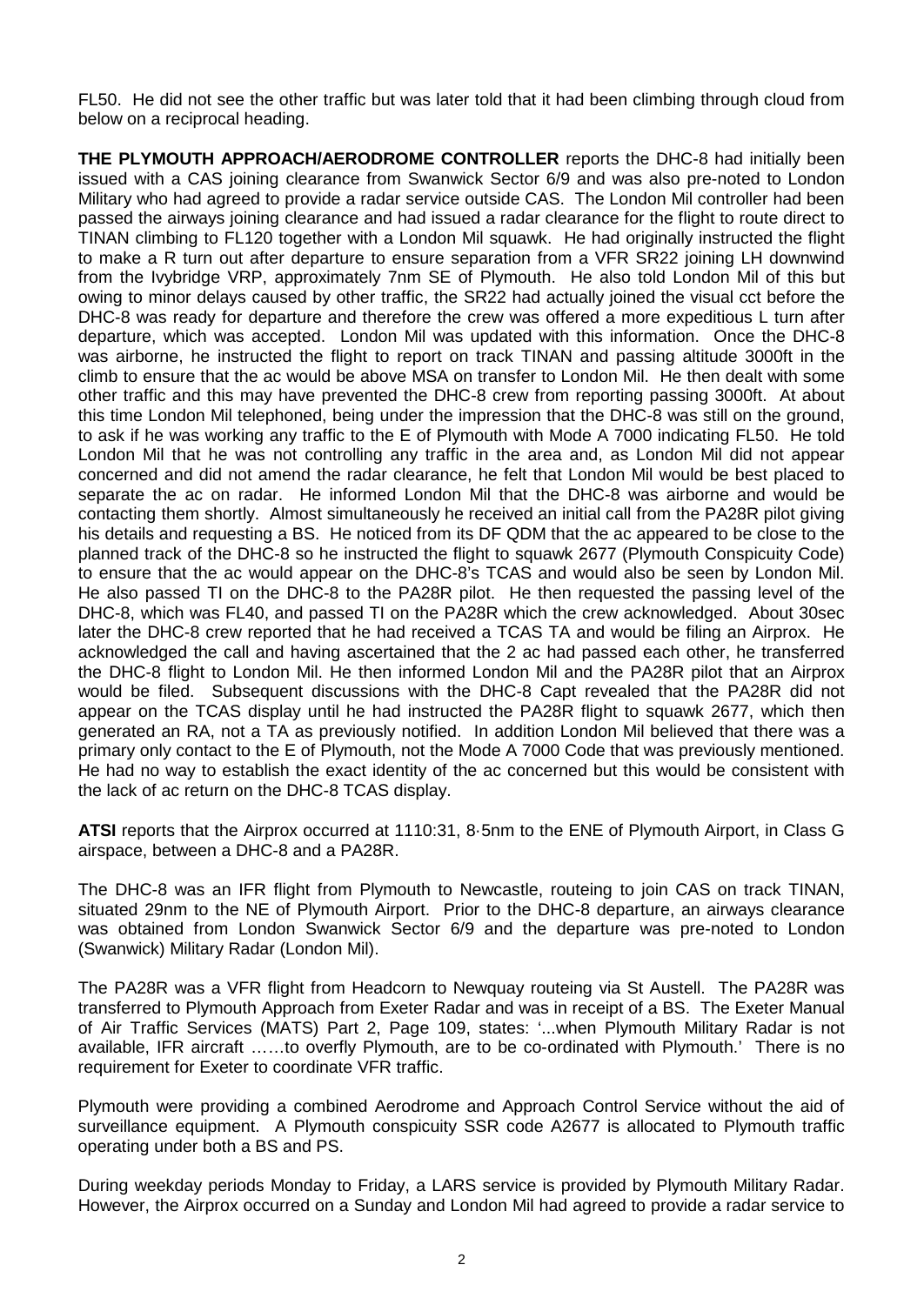the DHC-8, when above FL40. The standard practice requires that Plymouth Approach transfer such traffic to London Mil after passing an altitude of 3000ft.

METAR EGHD 191050Z 21009KT 9999 BKN011 15/13 Q1017=

Prior to the departure of the DHC-8, a clearance was requested from London Swanwick Sector 6/9. London Control cleared the DHC-8 to join CAS on track TINAN in the climb FL120, to be FL80 or above prior to entering CAS, squawk 1407 and frequency 126·075MHz.

London Mil agreed to provide a radar service prior to the DHC-8 joining CAS. The airways joining clearance was pre-noted to the London Mil controller and the climb to FL120 was approved, with a squawk 3353 and frequency 135·150MHz.

At 1102:27 the Plymouth controller passed the DHC-8 an airways joining clearance and the local departure clearance from London Mil. These clearances were correctly read back and the DHC-8 departed at 1107.

At 1107:34 the DHC-8 was instructed, *"(DHC-8)c/s report on track TINAN passing three thousand feet in the climb."* The controller's written report indicated that at the same time, the London Mil controller, under the impression that the DHC-8 was not yet airborne, asked Plymouth if they were working traffic to the E indicating FL50. In response the Plymouth controller replied that they were not working the unknown traffic and confirmed that the DHC-8 was now airborne. At this point the DHC-8 was not displayed on the London Mil radar display and there was no discussion regarding any potential conflict.

At 1107:59 the radar recording showed the PA28R, at a position 13·8nm to the ENE of Plymouth Airport, displaying a squawk of 7000 and indicating FL049.

Just under 1min later at 1108:55, the radar recording showed the DHC-8 first appearing on radar 4·3nm E of Plymouth Airport, displaying the London Mil squawk 3353 and indicating FL026 whilst the PA28R was shown 8nm NE of the DHC-8 and indicating FL050.

At 1109:00, the PA28R flight called Plymouth Approach, followed at 1109:10 with the flight details, *"Good afternoon (PA28R)c/s P A twenty eight R routeing from Headcorn to Newquay er currently ten miles to the eastnortheast of your airfield and we'd like to route through your overhead currently flight level five zero er request a Basic Service PA28R c/s."* Approach replied, *"(PA28R)c/s roger Basic Service squawk two six seven seven."* As soon as the pilot gave a correct readback Approach passed TI, *"(PA28R)c/s report approaching the overhead traffic for you is a Dash eight just departed Runway one three with a left turn out towards the airway climbing Flight level one two zero."* The readback from the pilot was distorted due to a crossed transmission.

At 1109:55, in response to a request from Approach, the DHC-8 pilot reported, *"er passing level four zero now (DHC-8)c/s"* and Approach responded with, *"(DHC-8)c/s there's traffic just called me is a P A twentyeight ten miles to the northeast of the airfield flight level five zero just come on my squawk now."* This is acknowledged by the DHC-8 pilot.

[UKAB Note (1): Meanwhile the radar sweep at 1109:43 shows the PA28R as a primary only return, the transponder having faded from the radar probably as the pilot was changing to the Plymouth conspicuity code. The 2 ac are on reciprocal tracks with separation of 4·3nm, the DHC-8 was indicating FL038.]

The PA28R pilot's written report indicated that the PA28R was VFR and 100ft above cloud. The DHC-8 was climbing IMC. At 1110:15, radar recording showed the SSR code of the PA28R had reappeared, displaying a squawk 2677, indicating FL049 and the DHC-8 was indicating FL044; both ac were on reciprocal tracks and the distance between the ac was 1·9nm.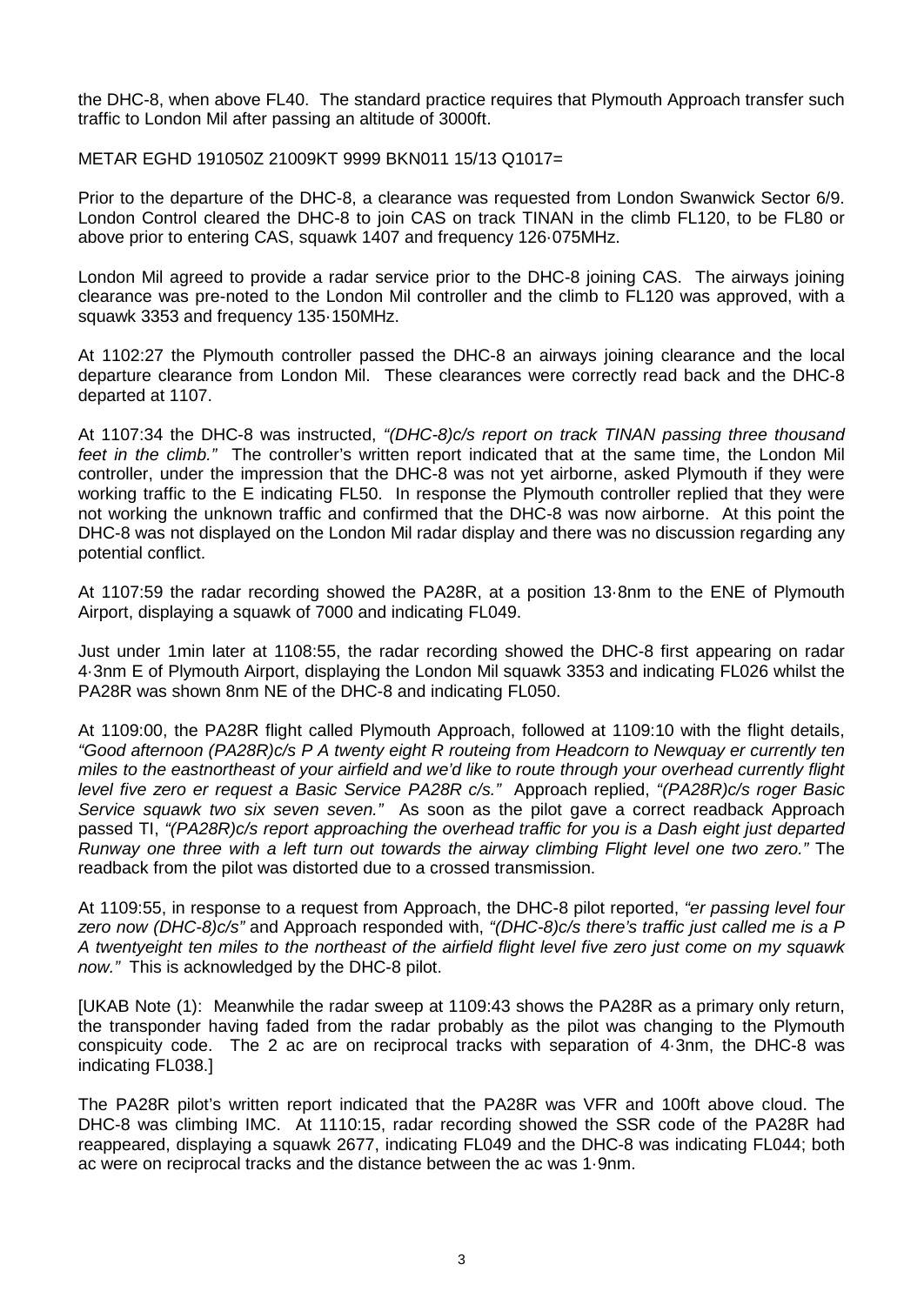At 1110:25 the DHC-8 pilot advised, *"Er (DHC-8)c/s we had erm a TA there".* Radar recording shows the distance between the ac as 1·3nm, the DHC-8 indicating FL046 and the PA28R indicating FL048.

[UKAB Note (2): The CPA occurs at 1110:31, the radar recording shows both ac 8·5nm ENE of Plymouth Airport with the DHC-8 now having descended indicating FL043 and in a R turn passing 0·8nm S of, and 500ft below, the PA28R indicating FL048.]

When questioned, the Plymouth controller considered that in hindsight, with the limited knowledge and information provided by London Mil, a warning about the unknown traffic, passed earlier to the crew of the DHC-8, would have aided their SA.

The ATSU has indicated that the unit have been proactive in trying to improve the flight safety for commercial operations. Prior to this incident a feasibility study was undertaken to consider four options for the provisions of radar environment for Plymouth airport. This is well advanced and a report is likely to make recommendations in the near future.

The DHC-8 was in receipt of a Procedural Service and the Plymouth controller passed traffic information regarding the PA28R that was VFR and in receipt of a Basic Service. The MATS Part1, Section 1, Chapter 11, Page 10, paragraph 6, states:

'A Procedural Service is an ATS where, in addition to the provisions of a Basic Service the controller provides restrictions, instructions and approach clearances, which if complied with, shall achieve deconfliction minima against other aircraft participating in the Procedural Service. Neither traffic information nor deconfliction advice can be passed with respect to unknown traffic.'

Paragraph 6.5, states:

'The controller shall provide traffic information, if it is considered that a confliction may exist, on aircraft being provided with a Basic Service and those where traffic information has been passed by another ATS unit; however, there is no requirement for deconfliction advice to be passed, and the pilot is wholly responsible for collision avoidance. The controller may, subject to workload, also provide traffic information on other aircraft participating in the Procedural Service, in order to improve the pilot's situational awareness.'

The PA28R in receipt of a BS was passed a warning regarding the DHC-8 departure from Plymouth and in the climb to FL120. The MATS Part 1, Section 1, Chapter 11, Page 4, Paragraph 3.1.1, states:

'A Basic Service is an ATS provided for the purpose of giving advice and information useful for the safe and efficient conduct of flights. This may include weather information, changes of serviceability of facilities, conditions at aerodromes, general airspace activity information, and any other information likely to affect safety. The avoidance of other traffic is solely the pilot's responsibility.'

CAA ATSI considered that two factors contributed to the late warning of a potential conflict for the DHC-8 pilot:

London Military gave an indication to the Plymouth controller, albeit limited, about unknown traffic at FL050 to the E of Plymouth. The controller considered after the event, that this might have allowed an earlier warning to be passed to the DHC-8 crew to provide greater situational awareness. After the PA28R flight called Plymouth, the controller passed TI on known traffic to the DHC-8. This was 2min after the initial call from London Mil.

The squawk change of the PA28R occurred at a point when the 2 ac were coming into conflict (4·3nm) and this probably contributed to a delay in a TCAS alert to the crew of the DHC-8.